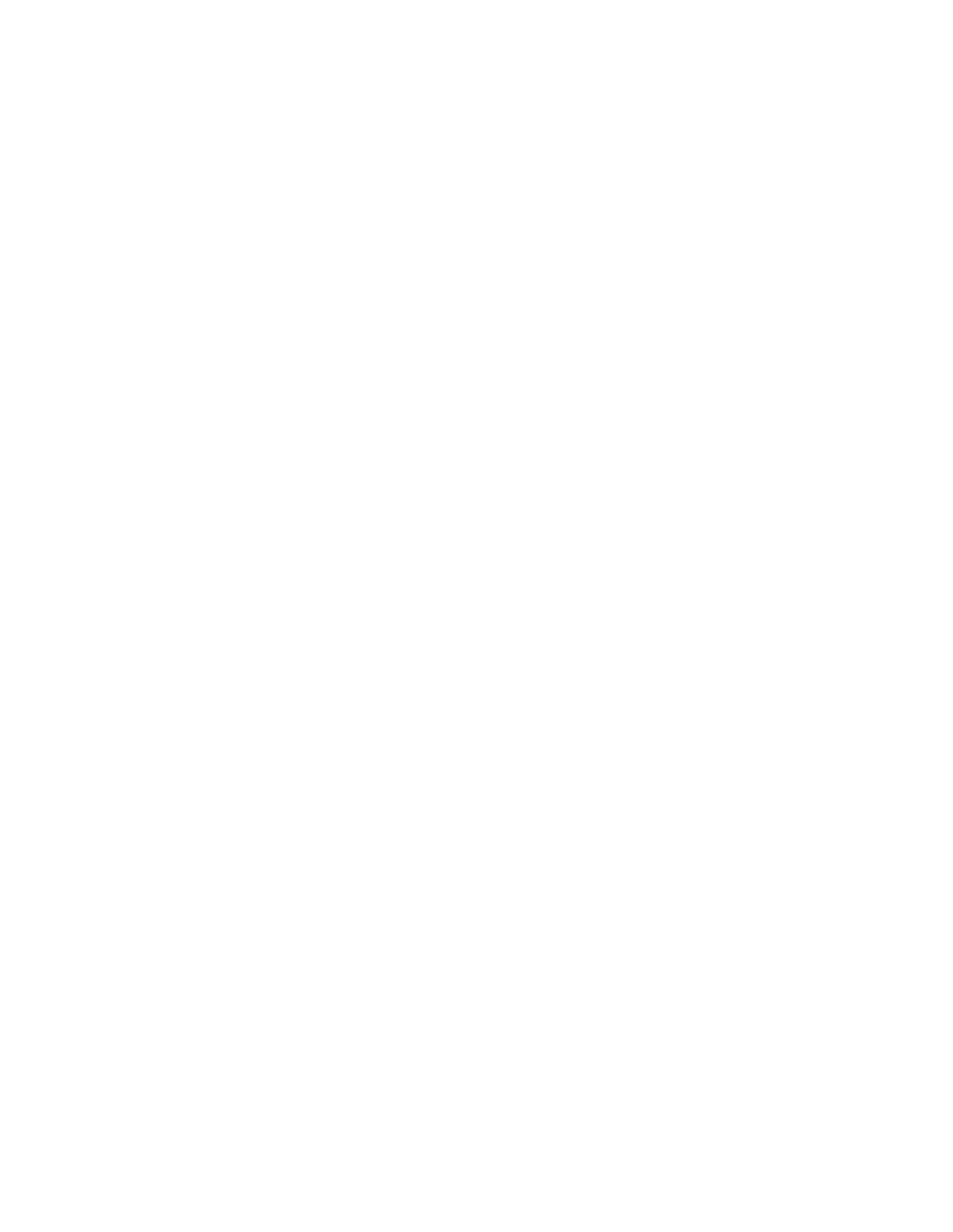# **ELIGIBILITY PROVISIONS: INSURANCE FOR YOU**

# **ELIGIBLE CLASS(ES)**

All Active Full-Time Employees Enrolled In Employer Sponsored Medical

## **DATE YOU ARE ELIGIBLE FOR INSURANCE**

You may only become eligible for the insurance available for Your class as shown in the SCHEDULE OF BENEFITS.

#### **All Active Full-Time Employees Enrolled In Employer Sponsored Medical**

#### **Basic Life Insurance**

You will be eligible for insurance on the later of:

- 1. January 01, 2014; and
- 2. the first day of the month coincident with or next following the date You complete the Waiting Period of 60 days.

If You enter an eligible class after January 01, 2014, You will be eligible for insurance on the first day of the month coincident with or next following the date You complete the Waiting Period of 60 days.

#### **Basic Accidental Death and Dismemberment Insurance**

You will be eligible for insurance on the later of:

- 1. January 01, 2014; and
- 2. the first day of the month coincident with or next following the date You complete the Waiting Period of 60 days.

If You enter an eligible class after January 01, 2014, You will be eligible for insurance on the first day of the month coincident with or next following the date You complete the Waiting Period of 60 days.

**Waiting Period** means the period of continuous membership in an eligible class that You must wait before You become eligible for insurance. This period begins on the date You enter an eligible class and ends on the date You complete the period(s) specified.

#### **ENROLLMENT PROCESS**

If You are eligible for insurance, You may enroll for such insurance by completing the required form. In addition, You must give evidence of Your insurability satisfactory to Us at Your expense if You are required to do so under the section entitled EVIDENCE OF INSURABILITY. If you enroll for Contributory Insurance, You must also give the Employer written permission to deduct premiums from Your pay for such insurance. You will be notified by the Employer how much You will be required to contribute.

If Your Employer establishes an annual enrollment period for Life Insurance, You may enroll for Life Insurance **only** when You are first eligible or during an annual enrollment period or If You have a Qualifying Event. You should contact the Employer for more information regarding the annual enrollment period.

#### **DATE YOUR INSURANCE TAKES EFFECT**

#### **Rules for Noncontributory Insurance**

When You complete the enrollment process for Noncontributory Insurance, such insurance will take effect as follows:

· if You are **not required** to give evidence of Your insurability, such insurance will take effect on the date You become eligible, provided You are Actively at Work on that date; or

# **GCERT2000**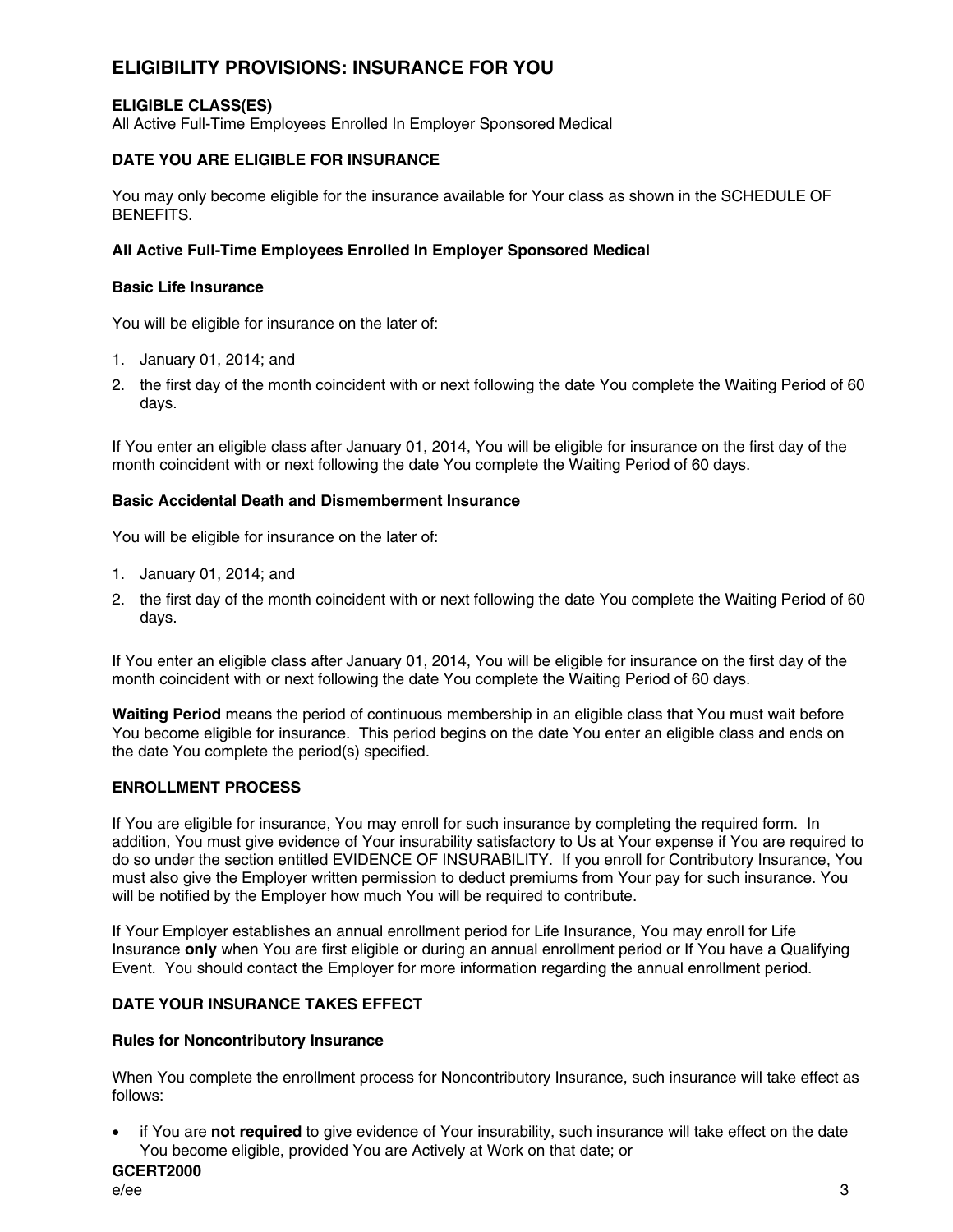# **ELIGIBILITY PROVISIONS: INSURANCE FOR YOU**

· if You are **required** to give evidence of Your insurability and We determine that You are insurable, such insurance will take effect on the date We state in Writing, provided You are Actively at Work on that date. Basic Accidental Death and Dismemberment Insurance does not require evidence of Your insurability but such insurance will not take effect until the day Your Basic Life Insurance takes effect.

If You are not Actively at Work on the date the Noncontributory Insurance benefit would otherwise take effect, the insurance will take effect on the day You resume Active Work.

## **Rules for Contributory Insurance**

If You request Contributory Insurance **before** the date You become eligible for such insurance, such insurance will take effect as follows:

- · if You are **not required** to give evidence of Your insurability, such insurance will take effect on the date You become eligible, provided You are Actively at Work on that date. Basic Accidental Death and Dismemberment Insurance does not require evidence of Your insurability but such insurance will not take effect until the day Your Basic Life Insurance takes effect.
- · if You are **required** to give evidence of Your insurability and We determine that You are insurable, such insurance will take effect on the date We state in Writing, provided You are Actively at Work on that date. Basic Accidental Death and Dismemberment Insurance does not require evidence of Your insurability but such insurance will not take effect until the day Your Basic Life Insurance takes effect.

If You request Contributory Insurance within 12 months of the date You become eligible for such insurance, or during the Employer's next annual enrollment period, whichever occurs first, such insurance will take effect as follows:

- · if You are **not required** to give evidence of Your insurability, such insurance will take effect on the later of:
	- the date You become eligible for such insurance; and
	- the date You enroll provided You are Actively at Work on that date. Basic Accidental Death and Dismemberment Insurance does not require evidence of Your insurability but such insurance will not take effect until the day Your Basic Life Insurance takes effect.
- · if You are **required** to give evidence of Your insurability and We determine that You are insurable, such insurance will take effect on the date We state in Writing, provided You are Actively at Work on that date. Basic Accidental Death and Dismemberment Insurance does not require evidence of Your insurability but such insurance will not take effect until the day Your Basic Life Insurance takes effect.
- If You request Contributory Insurance more than 12 months after the date You become eligible for such insurance or after the first annual enrollment period for which You may enroll, whichever occurs first, You must give such evidence at Your expense. If We determine that You are insurable, such insurance will take effect on the date We state in Writing, if You are Actively at Work on that date. Basic Accidental Death and Dismemberment Insurance does not require evidence of Your insurability but such insurance will not take effect until the day Your Basic Life Insurance takes effect.

If You are not Actively at Work on the date insurance would otherwise take effect, insurance will take effect on the day You resume Active Work.

See the DEFINITIONS section of this certificate for a complete list of Contributory Insurance benefits.

#### **Enrollment Due to a Qualifying Event**

You may enroll for insurance for which You are eligible or change the amount of Your insurance between annual enrollment periods only if You have a Qualifying Event.